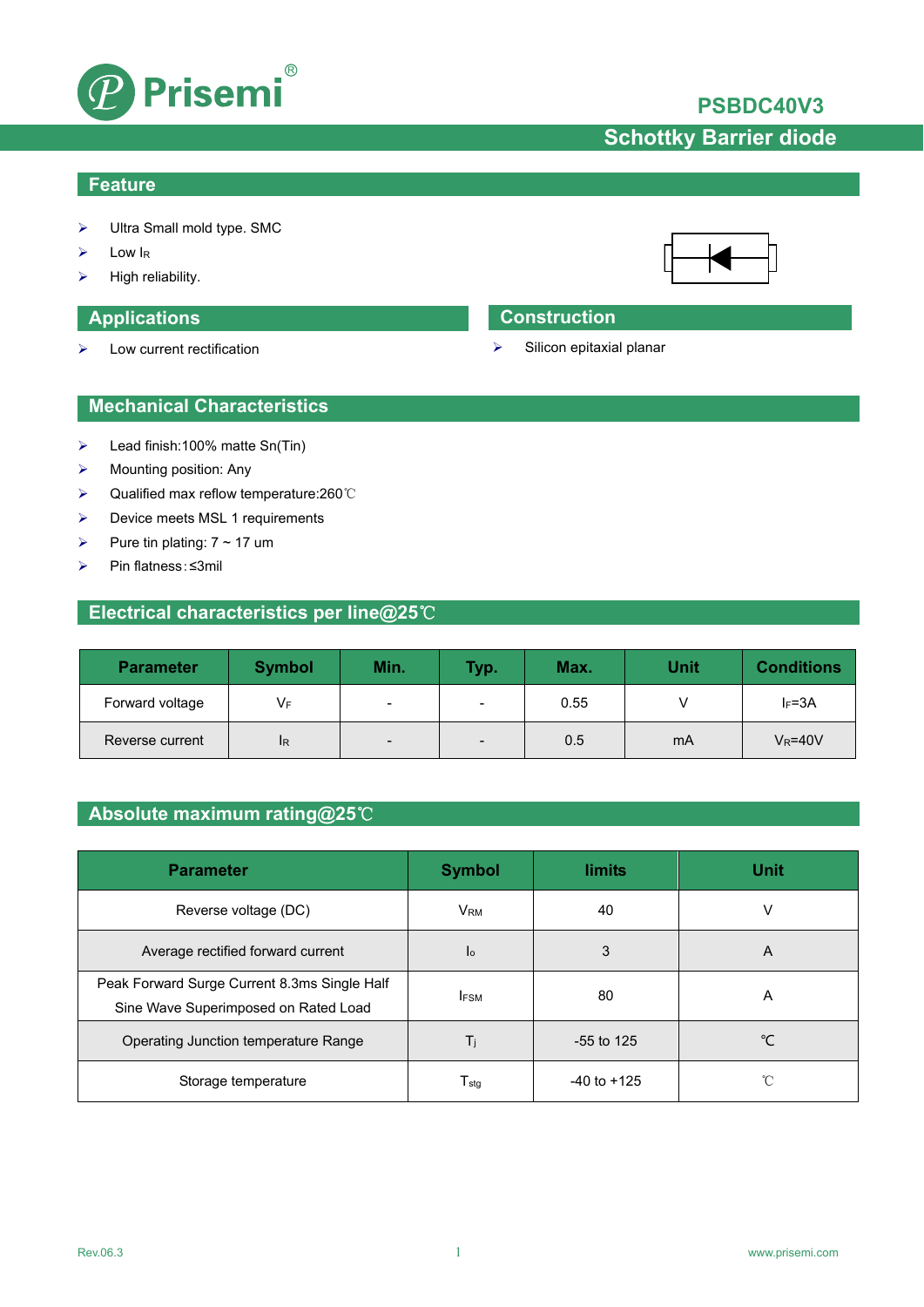# **Schottky Barrier diode PSBDC40V3**

## **Typical Characteristics**



Fig 3.Total Capacitance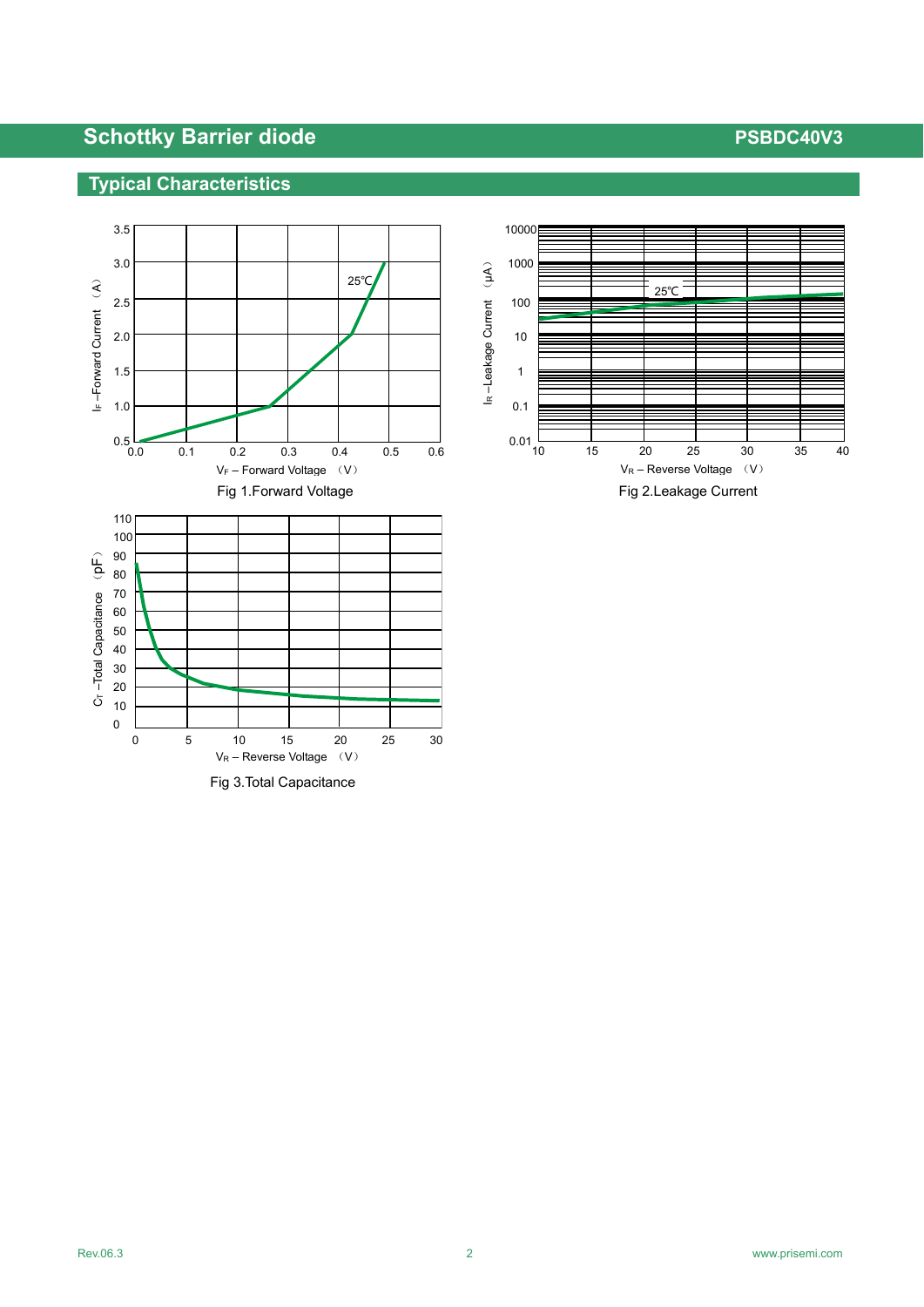# **Schottky Barrier diode PSBDC40V3**

# **Solder Reflow Recommendation**



### Peak Temp=257℃, Ramp Rate=0.802deg. ℃/sec





**Bottom View** 





Suggested PCB Layout

Unit:mm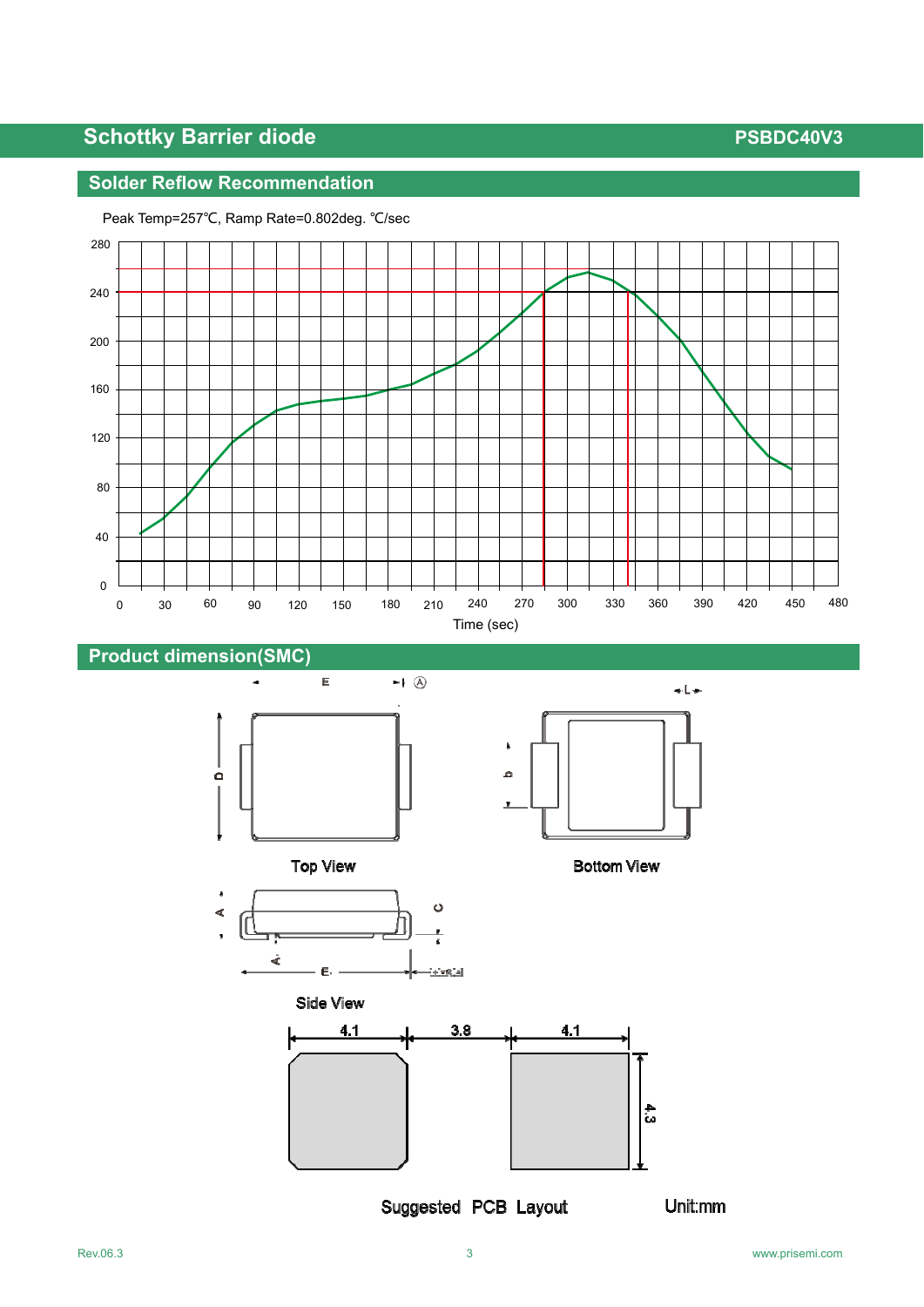# **Schottky Barrier diode PSBDC40V3**

|            |            | <b>Millimeters</b> | <b>Inches</b> |            |  |
|------------|------------|--------------------|---------------|------------|--|
| <b>Dim</b> | <b>Min</b> | <b>Max</b>         | <b>Min</b>    | <b>Max</b> |  |
| A          | 2.00       | 2.62               | 0.079         | 0.103      |  |
| E          | 6.50       | 7.00               | 0.256         | 0.276      |  |
| D          | 5.60       | 6.20               | 0.220         | 0.244      |  |
| $E_1$      | 7.50       | 8.00               | 0.299         | 0.315      |  |
| A1         | 0.05       | 0.21               | 0.002         | 0.008      |  |
| C          | 0.15       | 0.31               | 0.006         | 0.012      |  |
| L          | 0.90       | 1.60               | 0.035         | 0.063      |  |
| b          | 2.75       | 3.25               | 0.108         | 0.128      |  |

## **Ordering information**

| Device    | Package       | Reel | <b>Shipping</b>    |
|-----------|---------------|------|--------------------|
| PSBDC40V3 | SMC (Pb-Free) | 4 วแ | 3000 / Tape & Reel |

**Load with information**